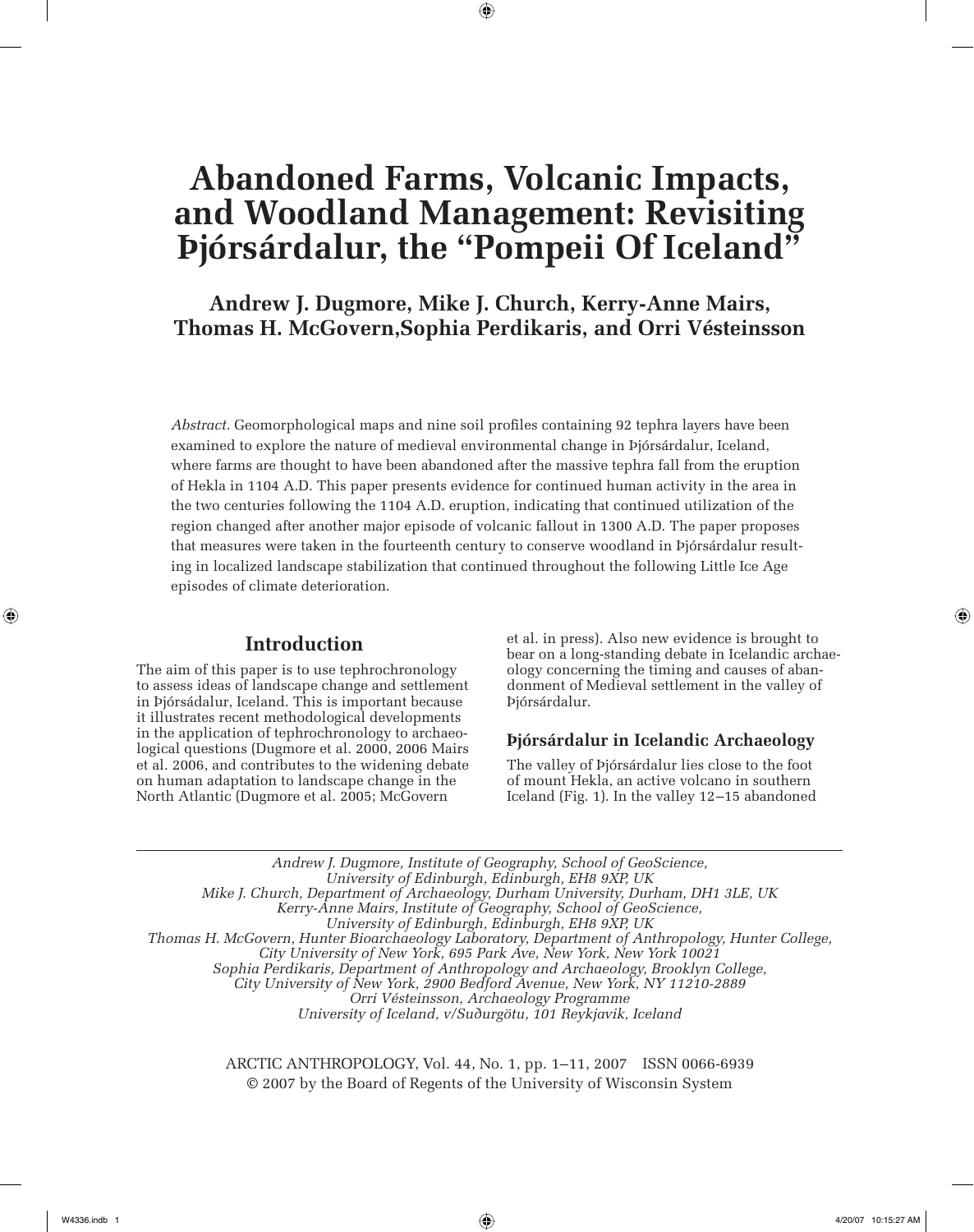⊕



**Figure 1. The location study area showing the fallout from Hekla 1104 (Þórarinsson 1967) and the location of abandoned farms.**

medieval farm sites are known. One farm was abandoned in 1693 as a result of an eruption of Hekla (Þórarinsson 1951) and two farms, where the valley opens out into the lowlands, remained occupied into the twentieth century. In Icelandic archaeology Þjórsárdalur has long been considered as the prime example of the degeneration of once flowering settlements due to adverse environmental conditions and/or natural catastrophes. The valley was first surveyed in the 1860s by Brynjúlfur Jónsson (Jonsson 1885) who published a detailed site directory in 1885. As a direct result of Jónsson's publication, extensive examination of farm ruins and some excavation were carried out in the valley in the 1890s by Þorsteinn Erlingsson (1899) and Daniel Bruun (1897). It was the latter who invoked the idea of a catastrophic end to the settlement by calling Þjórsárdalur the "Pompeii of Iceland" (Bruun 1897:24), and it was he who brought Þjórsárdalur's archaeology to the attention of international scholarship. Local traditions had long held that Þjórsárdalur had been devastated in the early fourteenth century by a volcanic eruption in the valley itself. In his early work Brynjúlfur Jónsson demonstrated that there is no volcano within the valley, but it was geologist Þorvaldur Thoroddsen who

*2 Arctic Anthropology 44:1*

suggested that the valley had been ruined by an eruption in neighboring Hekla, probably in 1341 (Thoroddsen 1889:70–76).

In 1939 an expedition of Nordic archaeologists came to Iceland and, concentrating their efforts on Þjórsárdalur, excavated six farmsites in the course of one summer (Stenberger 1943). Working with the group was geologist Sigurður Þórarinsson who was in the process of developing tephrochronology as a dating method (Þórarinsson 1944). Underneath most of the ruins he identified the Landnám tephra (vii a+b)—now dated to  $871 \pm 2$  B.P. through correlation of tephra shards in the GRIP Greenland ice core (Grönvold et al. 2005). A thick layer of pumice infilling most of the ruins, however, he initially identified as being the product of the eruption of Hekla in 1300 (Þórarinsson 1943, 1949). This accorded well with the traditional dating of Þjórsárdalur's abandonment and was also considered by the archaeologists to be in agreement with the structural and artifactual evidence unearthed by the project. These results came under heavy criticism in Iceland (e.g., Jón Steffensen 1943, 1950) and Þórarinsson subsequently changed his mind about the layer of pumice and suggested that it was in fact from the Hekla eruption of 1104, thus pushing the demise of the settlement back two centuries (Þórarinsson 1954). This identification has gained general acceptance and the results of later archaeological work in Þjórsárdalur (Eldjárn 1951, 1961; Rafnsson 1977) did not unearth evidence that contradicts it. On the basis of his excavation of Sámsstaðir Rafnsson even felt confident enough to speculate on the time of the year in which the 1104 A.D. eruption had taken place.

By the late 1970s Icelandic archaeologists were becoming critical of earlier simplistic models of settlement disruption. New historical and archaeological research into farm abandonment (e.g., Sveinbjarnardóttir 1992) was unable to find much correlation between farm abandonment and the favorite scapegoats of earlier scholarship epidemics and volcanic eruptions, suggesting that abandonment was a more complex process than previously believed. It was also becoming increasingly clear from the study of historically recorded volcanic eruptions that their impact was rarely fatal to settlements, and if so only on a small scale and for a short period.

In 1982 Vilhjálmur Örn Vilhjálmsson started a re-excavation of Stöng, the most celebrated site from the 1939 expedition, with the aim to test Þórarinsson's dating of the site's abandonment. Vilhjálmsson felt that the artifactual evidence from Stöng—including a sherd of Grimston ware from the thirteenth century —did not accord well with the 1104 A.D. date. In his trenches Vilhjálmsson identified evidence of the Hekla 1104 eruption un-

⊕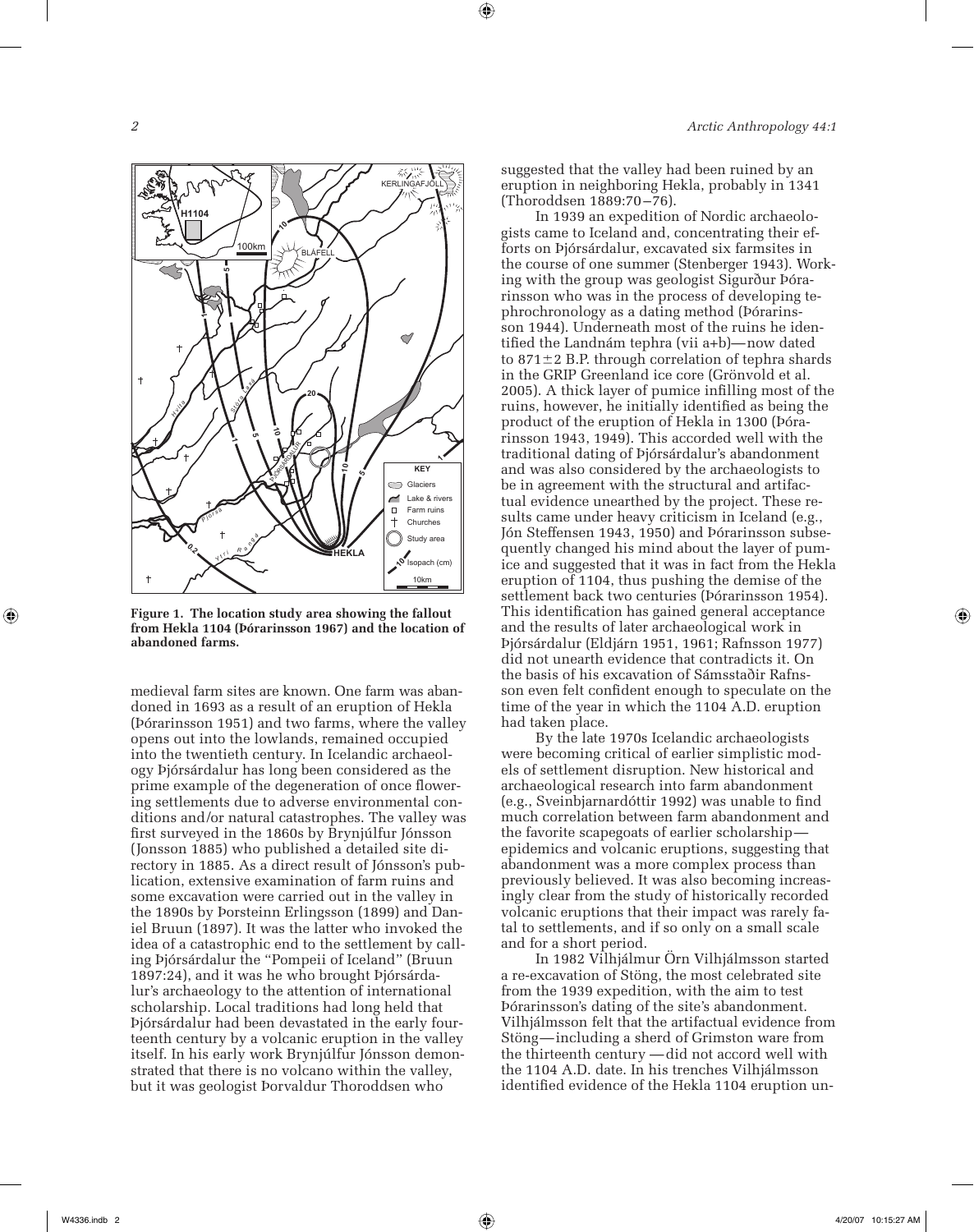⊕

derneath archaeological deposits which were stratigraphically below the layers of pumice (identified by Þórarinsson as the 1104 A.D. tephra) removed in the 1939 excavation. Vilhjálmsson's explanation for this is that the pumice infilling the ruins and thus post-dating them was the 1104 A.D. tephra, but redeposited due to wind erosion long after the actual eruption. Vilhjálmsson's hypothesis (1989) is thus that Stöng—and by implication the other sites in the valley—was not ruined by the 1104 A.D. eruption but survived into the early or mid thirteenth century. Their abandonment at that date was however due to environmental degradation, to which the 1104 A.D. eruption, as well as subsequent Hekla eruptions in 1158 A.D., 1159 A.D., and 1206 A.D., had contributed in no small way. Vilhjálmsson's hypothesis has not gained general acceptance, no doubt primarily because he failed to have his tephra identifications ratified by geologists, and Icelandic scholars continue to attribute the abandonment of the valley to a catastrophic eruption of Hekla in 1104 A.D. (e.g., Karlsson 2000:45,192). A recent survey of artifacts from Þjórsárdalur—some 1,900 from 36 sites are known—concluded that the assemblage as a whole was Viking age with only a handful of finds attributable to the later middle ages (Gísladóttir 2004).

#### **Research Questions**

The dating of landscape change and settlement of Þjórsárdalur remains an important issue in Icelandic archaeology. Firstly, the valley contains a critical mass of archaeological sites, more than a third of all excavated Viking age sites in Iceland (Vésteinsson 2004), making the dating of these remains a critical issue for typological dating of structures and artifacts. Secondly, Þjórsárdalur has a central place in the debate about the nature of human-environmental interaction in Iceland. It is of crucial importance to understand the processes that led to settlement and landscape change in Þjórsárdalur, and fresh insights into this issue will have implications far outside the limits of the valley.

A key concept here is the notion of a "farm"; by this do we mean a set of buildings (a site of permanent occupation) or a discrete area of land? The distinction is important since although a building may be abandoned, the surrounding land may continue to be utilized in either a similar or different way than before. In Þjórsárdalur, several quite different situations may have developed. Across the valley as a whole, settlement sites may have been abandoned in the aftermath of the 1104 A.D. eruption and land use may also have changed, with a substantial reduction of grazing, the abandonment of home fields and other fodder producing areas, and a change in woodland utilization. Alternatively, although permanent occupation of farm houses may have ended, there could have been some continued episodic and casual occupation of the buildings until they fell into complete disrepair and collapsed. Land use may have continued essentially unaltered. Another possibility is that in addition to temporary use, some form of permanent occupation could have also continued. The important point is that between the extremes of continuity and abandonment, there are a number of different possibilities and key information exists in the landscape as well as on occupation sites that can be a used to address these questions.

The central issue we wish to explore concerns the nature of landscape change in the aftermath of the 1104 A.D. eruption of Hekla and we hope to establish the rate and extent of land surface stabilization after the tephra fall. In the absence of continued grazing pressure we could expect surface stabilization in areas with pre-existing soil and vegetation on timescales of years to decades, especially where the pre-existing vegetation included trees and shrubs. In contrast, long periods of surface instability are likely to indicate continued disturbance by animals.

## **Approaches And Methods**

Tephrochronology has provided valuable–if at times debated–dating control for excavated sites in Þjórsádalur, but it has not been extended into the surrounding landscape to determine patterns of past environmental changes, even though this is one of the great strengths of tephrochronology originally highlighted by Þórarinsson (1961). Elsewhere in Iceland this development has provided key insights (e.g., Dugmore and Buckland 1991; Dugmore and Erskine 1994; Dugmore et al. 2000, 2006; Mairs et al. 2006, so the approach in this paper is to focus on landscape and use tephrochronology to assess changes in related parts of a landscape system. The immediate environs of Stöng have suffered extensive erosion leaving little environmental data in the form of soil profiles. Our study area lies about 3 km to the east of Stöng where a large bedrock gully system (about 1.5 km long) lies close to an ancient routeway through Þjórsádalur, on the edge of deflated areas of black sand and surrounded by surviving patches of soils, grasslands, and patches of scrub woodland. Geomorphological mapping provides the spatial context (Fig. 2).

Data from seven soil profiles were used that contained a total of 57 identified tephra deposits and were recorded at altitudes between 220– 250 m asl around the gully system (Figs. 2 and 3). In addition an eighth reference profile at 235 m on the edge of nearby woodland was recorded that contains a further eleven identified tephras. Also a

⊕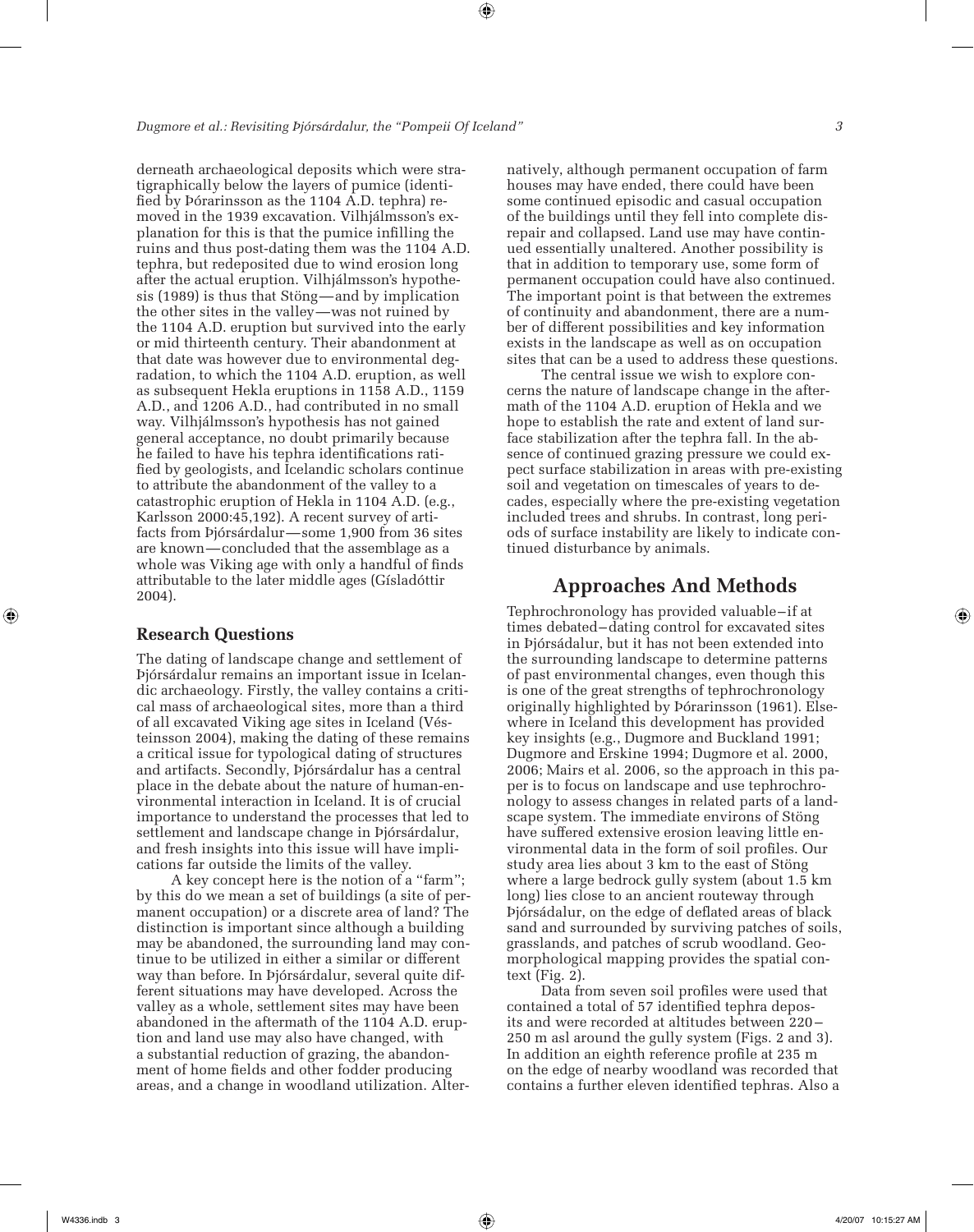

 $\bf \bigcirc$ 



short sequence of ten tephras and related stratigraphy was recorded near to Stöng. Exposed sections of stratigraphy approximately 50 cm in width were created and layers were logged to a resolution of 5 mm with samples of key tephra layers collected for chemical analysis.

The tephrochronological framework is based on the work of Þórarinsson (1967) with some key revisions based on later studies by Grönvold et al. (1995), Halfliðason et al. (1992), Larsen (1984, 1996), Larsen and Þórarinsson (1977), Larsen, Dugmore, and Newton (1999) Zielinski et al. (1995).

Soil sections were chosen to assess change in specific parts of the landscape; individual tephra isochrones were traced across the area to consider land surfaces at particular times, with the 3-D geometry of layers used to infer the shape of past land surfaces. Multiple isochrones were considered in order to assess change during specific time intervals and determine rates of aeolian sediment accumulation (a proxy for aeolian erosion). Reworked tephras were assessed as tracers to constrain the nature and duration of past environmental processes. Erosional and depositional breaks,

 $\bigoplus$ 

⊕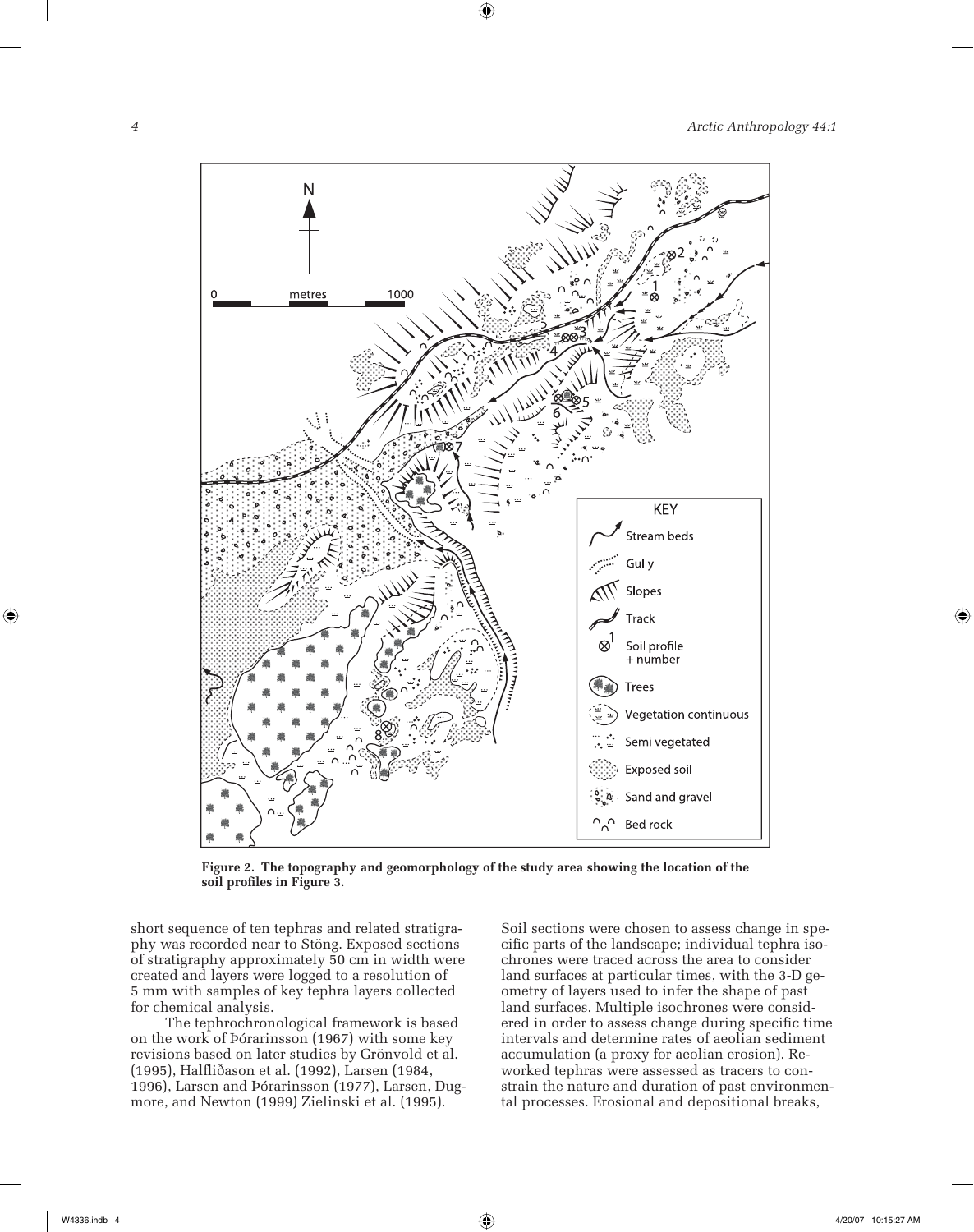



 $\bf \bigcirc$ 

**Figure 3. Tephrochronology of the gully system. Results of selected geochemical analysis are shown in Table 1.**

highlighted by tephra stratigraphy, were also noted as another key indicator of change.

### **Results**

The reference section, Profile 8, was located close to surviving woodland and outside the immediate gully system under consideration, but lying at a mid-range altitude in reference to the other profiles. Rates of aeolian sediment accumulation in pre-settlement times average hundredths of a millimeter per year with 105mm of accumulation between the Hekla3 tephra, dated to 2879 $\pm$ 34 B.P. (Dugmore et al. 1995), and the Landnám tephra dated to 871±2 (Grönvold et al. 1995). After settlement this rate increases by an order of magnitude to average 0.38mm/yr in the period 870–935 A.D. Accumulation rates are similar, if somewhat lower, in the later tenth century and decline marginally after the 1104 A.D. eruption. Reworked tephra on top of the primary airfall deposits indicate periods of instability following both the 1104 A.D. and 1300 A.D. tephra falls. There are no major erosional or depositional unconformities in the recorded sequence.

Profiles 1 and 2 were sited to the east of the gully head. Profile 2 at 250 m asl preserves a similar environmental record to reference Profile 8 but with a rapid stabilization of both Hekla 1104 and Hekla1300 tephras. Accumulation rates peak in the settlement period 870–935 A.D., declining in the tenth century, to return to the higher early settlement period rate after 1104 A.D. Profile 1 was sited down slope. Here the 3<sup>°</sup> local slope was sufficient to delay the stabilization of both the 1104 A.D. and 1300 A.D. tephras. Overall tephra layer thicknesses for Hekla1104 and Hekla1300 are similar to Profile 2 but the upper parts are mixed with silt.

Profiles 5 and 6 were sited on the southern shoulder of the main gully on either side of a small patch of birch trees (*Betula pubescens*). Profile 5 was only excavated into the late thirteenth century strata below Hekla 1300, but it was apparent that Hekla 1104 tephra was being locally reworked until 1300 A.D. Profile 6 contained a truncated soil profile: after 1104 A.D. the site was stripped to bedrock. Pockets of soil within the rock surface contain reworked tephra from 1104 A.D. mixed with silt. This mix of pumice from Hekla 1104 and silt stabilized to permit deposition of lenses of Hekla 1300 and aggradation from the fourteenth century to now.

Gully-edge Profiles 3 and 4 were sited on the lip of a vegetated step on the northern side of the gully. Current erosion has created two large natural exposures with vertical faces over 2m high.

⊕

⊕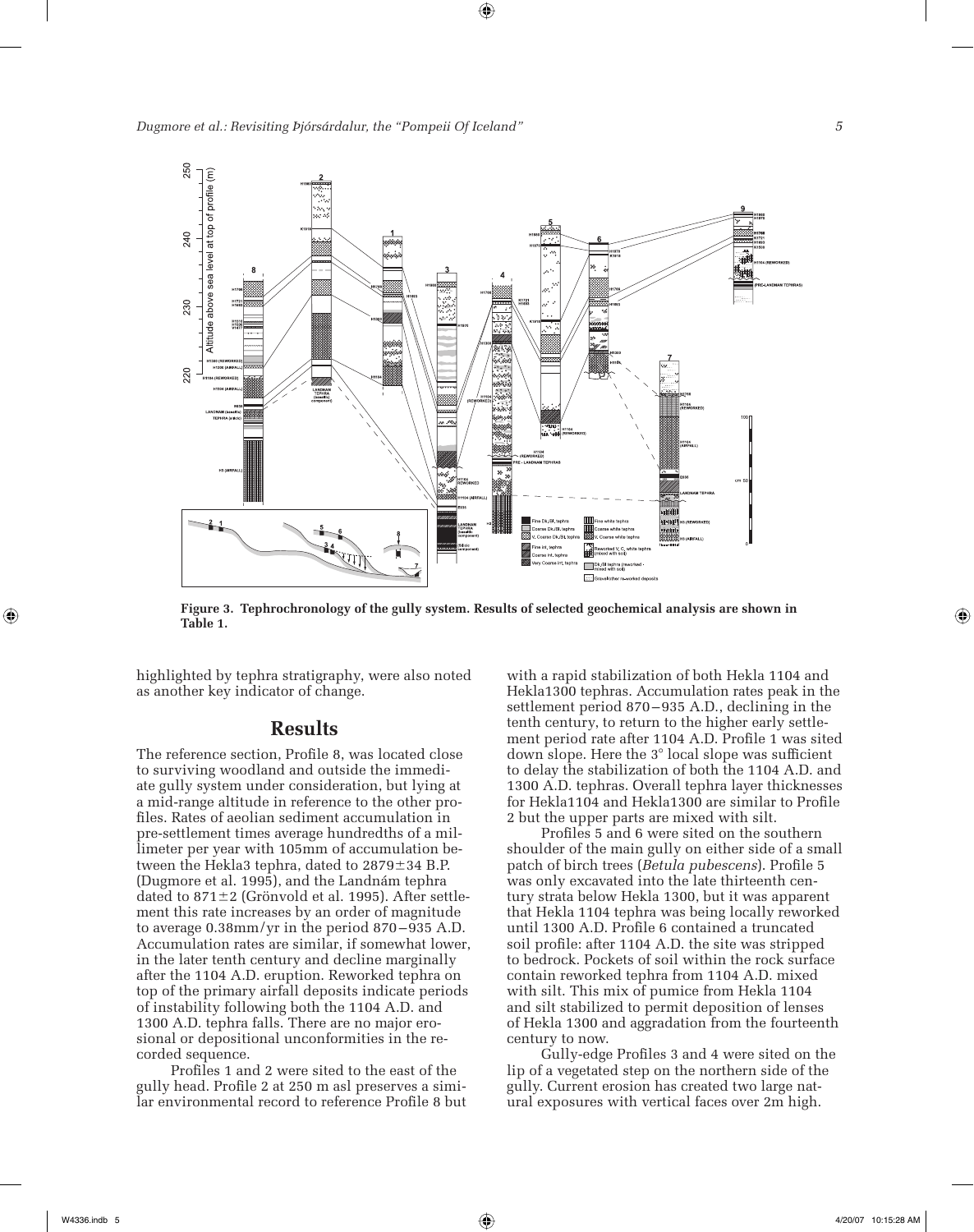Table 1. Selected geochemical data on individual tephra grains from key tephra layers in the study area. Much data have already been published on key tephras such as H3, Landnám Tephra, and H1104 (e.g., Kirkbride and Dugmore 2001; Larsen et al. 1999). New data are shown here because of a previous lack of published geochemical data, for example in the case of Hekla 1693, or because they provide data on the geochemical range at a site close to source, for example Hekla 1300, or because they are data on a tephra at the margins of currently established distributions, for example Eldgjá 935.\*

 $\bigcirc\hspace{-1.4mm}\bigcirc$ 

|                           | SiO <sub>2</sub> | TiO <sub>2</sub> | $Al_2O_3$ | <b>FeO</b> | MnO  | <b>MgO</b> | CaO   | Na <sub>2</sub> O | $K_2O$     | $P_2O_5$ | <b>Total</b> |
|---------------------------|------------------|------------------|-----------|------------|------|------------|-------|-------------------|------------|----------|--------------|
| Profile 3 E935 glx        | 49.47            | 2.33             | 13.13     | 13.59      | 0.29 | 6.13       | 10.54 | 2.79              | 0.35       | 0.24     | 98.85        |
| Profile 3 E935 glx        | 49.12            | 2.57             | 12.96     | 14.08      | 0.25 | 5.57       | 9.69  | 2.79              | 0.42       | 0.27     | 97.71        |
| Profile 3 E935 glx        | 48.78            | 2.61             | 12.37     | 14.37      | 0.22 | 5.91       | 10.30 | 2.65              | 0.44       | 0.25     | 97.90        |
| Mean $(\% )$              | 49.12            | 2.50             | 12.82     | 14.01      | 0.25 | 5.87       | 10.18 | 2.74              | 0.40       | 0.25     | 98.15        |
| <b>Standard deviation</b> | 0.35             | 0.15             | 0.40      | 0.39       | 0.04 | 0.28       | 0.44  | 0.08              | $\bf 0.05$ | 0.02     | 0.61         |
| Profile 3 E935 glb        | 47.22            | 4.70             | 12.46     | 14.69      | 0.32 | 4.82       | 9.31  | 3.31              | 0.87       | 0.69     | 98.38        |
| Profile 3 E935 glb        | 47.22            | 4.74             | 12.53     | 14.92      | 0.25 | 4.91       | 9.39  | 3.23              | 0.83       | 0.64     | 98.65        |
| Profile 3 E935 glb        | 47.16            | 4.71             | 12.38     | 14.65      | 0.22 | 4.92       | 9.47  | 3.25              | 0.68       | 0.58     | 98.00        |
| Profile 3 E935 glb        | 47.06            | 4.72             | 12.60     | 14.69      | 0.26 | 4.96       | 9.44  | 3.15              | 0.86       | 0.62     | 98.35        |
| Profile 3 E935 glb        | 46.97            | 4.65             | 12.53     | 15.02      | 0.21 | 5.08       | 9.55  | 3.15              | 0.85       | 0.58     | 98.58        |
| Profile 3 E935 glb        | 46.79            | 4.67             | 12.48     | 14.90      | 0.21 | 4.89       | 9.43  | 3.39              | 0.84       | 0.65     | 98.24        |
| Mean $(\% )$              | 47.07            | 4.70             | 12.50     | 14.81      | 0.25 | 4.93       | 9.43  | 3.25              | 0.82       | 0.63     | 98.37        |
| <b>Standard deviation</b> | 0.17             | 0.03             | 0.08      | 0.15       | 0.04 | 0.09       | 0.08  | 0.09              | 0.07       | 0.04     | 0.24         |
| Profile 3 E935 gla        | 46.39            | 4.49             | 12.51     | 15.55      | 0.22 | 5.53       | 10.39 | 2.79              | 0.76       | 0.48     | 99.12        |
| Profile 3 E935 gla        | 45.74            | 4.77             | 12.17     | 15.78      | 0.25 | 5.29       | 10.17 | 2.82              | 0.65       | 0.47     | 98.10        |
| Profile 3 E935 gla        | 45.30            | 4.53             | 11.45     | 15.47      | 0.23 | 6.19       | 10.90 | 2.68              | 0.66       | 0.44     | 97.85        |
| Mean $(\% )$              | 45.81            | 4.60             | 12.04     | 15.60      | 0.23 | 5.67       | 10.49 | 2.76              | 0.69       | 0.46     | 98.36        |
| <b>Standard deviation</b> | 0.55             | 0.15             | 0.54      | 0.16       | 0.02 | 0.47       | 0.37  | 0.07              | 0.06       | 0.02     | 0.67         |
| Profile 3 H1300           | 61.62            | 0.89             | 14.78     | 8.81       | 0.30 | 1.08       | 4.54  | 4.72              | 1.88       | 0.37     | 98.98        |
| Profile 3 H1300           | 59.88            | 1.11             | 14.89     | 9.10       | 0.23 | 1.50       | 4.83  | 4.43              | 1.71       | 0.41     | $98.08\,$    |
| Profile 3 H1300           | 59.74            | 1.05             | 14.74     | 8.75       | 0.23 | 1.51       | 4.85  | 4.45              | 1.78       | 0.41     | 97.50        |
| Profile 3 H1300           | 59.49            | 1.19             | 15.27     | 9.42       | 0.30 | 1.62       | 4.83  | 4.46              | 1.73       | 0.46     | 98.77        |
| Profile 3 H1300           | 59.07            | 1.05             | 14.64     | 8.87       | 0.26 | 1.44       | 4.90  | 4.57              | 1.63       | 0.42     | 96.87        |
| Profile 3 H1300           | 59.00            | 1.10             | 14.85     | 9.42       | 0.24 | 1.56       | 5.00  | 4.31              | 1.65       | 0.38     | 97.50        |
| Mean $(\% )$              | 59.80            | 1.07             | 14.86     | 9.06       | 0.26 | 1.45       | 4.83  | 4.49              | 1.73       | 0.41     | 97.95        |
| <b>Standard deviation</b> | 0.96             | 0.10             | 0.22      | 0.30       | 0.03 | 0.19       | 0.15  | 0.14              | 0.09       | 0.03     | 0.82         |
| Profile 3 H1693           | 58.74            | 1.29             | 15.17     | 9.43       | 0.27 | 1.89       | 5.33  | 4.48              | 1.51       | 0.55     | 98.67        |
| Profile 3 H1693           | 58.42            | 1.34             | 15.23     | 9.71       | 0.27 | 1.95       | 5.42  | 4.45              | 1.58       | 0.57     | 98.95        |
| Profile 3 H1693           | 58.27            | 1.33             | 14.99     | 9.79       | 0.26 | 1.97       | 5.31  | 4.48              | 1.58       | 0.55     | 98.53        |
| Profile 3 H1693           | 58.24            | 1.36             | 15.04     | 10.01      | 0.30 | 1.98       | 5.35  | 4.39              | 1.58       | 0.56     | 98.81        |
| Profile 3 H1693           | 58.18            | 1.32             | 14.96     | 9.64       | 0.21 | 1.88       | 5.27  | 4.37              | 1.45       | 0.51     | 97.77        |
| Profile 3 H1693           | 58.07            | 1.37             | 15.01     | 10.00      | 0.32 | 1.92       | 5.32  | 4.39              | 1.50       | 0.56     | 98.45        |
| Profile 3 H1693           | 57.98            | 1.32             | 15.08     | 9.56       | 0.32 | 1.93       | 5.33  | 4.35              | 1.54       | 0.57     | 97.97        |
| Profile 3 H1693           | 57.87            | 1.35             | 15.08     | 9.78       | 0.30 | 1.96       | 5.43  | 4.51              | 1.55       | 0.57     | 98.39        |
| Profile 3 H1693           | 57.81            | 1.38             | 15.14     | 9.82       | 0.29 | 1.97       | 5.41  | 4.26              | 1.59       | 0.55     | 98.21        |
| Profile 3 H1693           | 57.64            | 1.30             | 14.93     | 9.71       | 0.25 | 1.95       | 5.28  | 4.33              | 1.53       | 0.56     | 97.50        |
| Mean $(\% )$              | 58.12            | 1.34             | 15.06     | 9.75       | 0.28 | 1.94       | 5.35  | 4.40              | 1.54       | 0.56     | 98.33        |
| <b>Standard deviation</b> | 0.32             | 0.03             | 0.10      | 0.18       | 0.03 | 0.03       | 0.06  | 0.08              | 0.04       | 0.02     | 0.46         |

\*Pre-treatments for microprobe analysis followed Dugmore *et al*. (1995). Tephra samples were mounted in resin and then ground, polished and carbon coated. Analyses were undertaken on a five spectrometer Cameca SX100 electron microprobe, using an accelerating voltage of 20 kV. A beam with a 4 nA current and a 10µm raster was used to reduce sodium migration found in the more silicic tephra layers. Peak count times were 10 seconds per suit of elements (total count time of 45 seconds). The instrument was calibrated using a mixture of pure metals and simple silica compounds and counter deadtime, fluorescence and atomic number effects were corrected using Cameca's PAP correction programme. Total iron is expressed as FeO. Further online information can be found at Tephrabase (http://www.tephrabase.org). The different components within the Eldgjá 935 tephra are differentiated following Larsen (2000).

 $\textcircled{\scriptsize{+}}$ 

⊕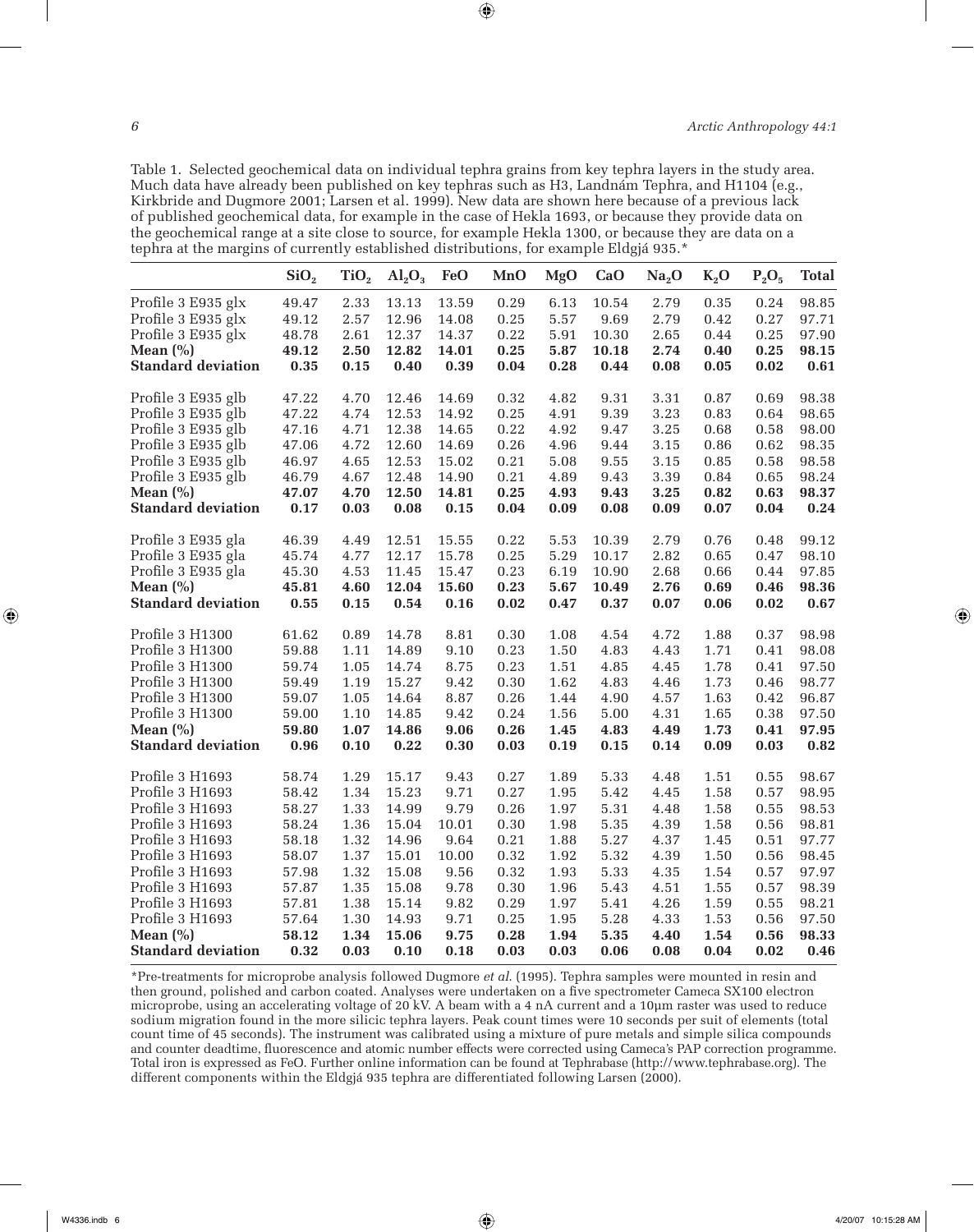⊕

Up slope of Profile 3 the Landnám tephra did not stabilize immediately after deposition: it was reworked downslope to create a layered unit at the site of Profile 3. The lack of admixed silt indicates that this process did not involve a breach of the contemporaneous vegetation cover, but this vegetation could not immediately stabilize the deposition of a 6cm tephra-fall. Aeolian sediment accumulation did resume quite soon afterwards as there is a 10 mm bed of silt separating the top of the reworked Landnám tephra deposit from the overlying Eldgjá 935 tephra, deposited some 65 years after the eruption of the Landnám tephra. After the deposition of Hekla 1104 the slope did not stabilize, and reworked layers are characterized by the mixtures of both the Hekla 1104 pumice and silt. The depth of the Hekla 1104 primary airfall deposit in the gully-edge Profile 3 is less than at the sites outside the gully (Profiles 8, 1, and 2) and depth overlying reworked layers are similar, indicating episodes of erosion at the gully-edge as well as deposition. Stabilization did, however occur with the deposition of the Hekla 1300 tephra. In contrast to Hekla 1104 the deposits of Hekla 1300 at gully-edge Profile 3 and outside-gully Profile 2 are very similar, suggesting both a rapid stabilization of the tephra at both sites and minimal post-depositional disturbance. Following the deposition of Hekla 1300 sedimentation on the gullyedge Profile 3 is represented by the accumulation of silt. This indicates a rapid contemporaneous change that results in the stabilization of the previously mobile Hekla 1104 tephra. Acceleration of sediment accumulation and a change to coarser sediments subsequently occurred in the twentieth century after 1918, an indication of renewed local slope instability. Profile 4, sited within a tributary gully a few meters from Profile 3, tells a similar story, though here there is an erosional unconformity that took out deposits from 1104 to immediately pre-Landnám. The thickness of reworked Hekla 1104 pumice is greater than at profile 3 but again a stabilization of the Hekla 1104 tephra begins after the deposition of Hekla 1300.

Bedding within the Hekl 1104 pumice in the gully-edge Profile 3 indicates that the gully below this point has deepened since the turn of the twelfth century A.D. because the slope of the bedding runs parallel to the orientation of the gully rather than intersecting it. One possibility is that an abrupt deepening of the gully could explain the switch in sedimentation after 1300 A.D., but this is unlikely as Profile 3 is recording change upslope, and this would not be affected by a deepening of the gully. Furthermore the change in sedimentation is also recorded on the opposite side of the gully in Profile 6.

Profile 7 was excavated where a small tributary gully meets the main gully just before it opens out onto the sandy plain to the west. This profile records a massive thickening of the Hekla 1104 deposit with a primary deposit 60 cm deep in contrast to thicknesses of 35 cm recorded at Profile 2 and 15 cm at Profile 8. This probably represents localized movements of the tephra deposit during or soon after initial deposition as there is a minimal admixture of silt. Even small amounts of silt are visible against the white pumice, and these deposits lack any staining. The tributary gully is cut into the overlying beds of re-worked Hekla 1104 pumice and lenses of either Hekla 1693 or Hekla 1766 tephra within the scalloped top surface show that stabilization only occurred in the very late seventeenth or eighteenth century.

One profile (9) was recorded on the hill slopes west of Stöng, in the outfields, outside the immediate area of settlement and homefields. An erosional surface cuts into prehistoric tephra layers; accumulation above this hiatus commences with reworked deposits of Hekla 1104, but this accumulation is mixed as the Hekla 1300 tephra does not form a discrete layer and stability only resumed in the late fifteenth century with the deposition of Katla 1500 as a discrete un-mixed layer.

### **Discussion**

These new data provide a mixed picture of landscape change from Landnám through the occupation of the Þjórsárdalur farms to the present day. Aeolian sediment accumulation rates increase by an order of magnitude at Landnám. This could be in response to changes in both the depositional and erosional environment. Changes in surface vegetation cover produced by settlement (e.g., Hallsdóttir 1987) could locally change sediment deposition by reducing the ability of some areas (such as steep or convex slopes) to trap fallout. In addition, new sources of aeolian sediment could have been created by woodland clearance and localized breaches of vegetation cover (e.g., Dugmore and Erskine 1994). Local sediment sources can significantly increase nearby accumulation rates (Arnalds 1999).

One factor contributing to abrupt changes in sediment accumulation rates after settlement could be the thickness of the Landnám tephra layer and its proximity to the surface. It was deposited and stabilized only a few years before the settlement of the valley and the first introduction of grazing mammals. Consequently the tephra would have formed a 6–35 cm deep layer of unconsolidated silt-sand sized sediment with little cohesion and very susceptible to erosion just under the land surface. This layer could have been easily exposed and mobilized as a result of woodland clearance and the introduction of sheep, goats, cattle, horses, and especially pigs. Once triggered,

⊕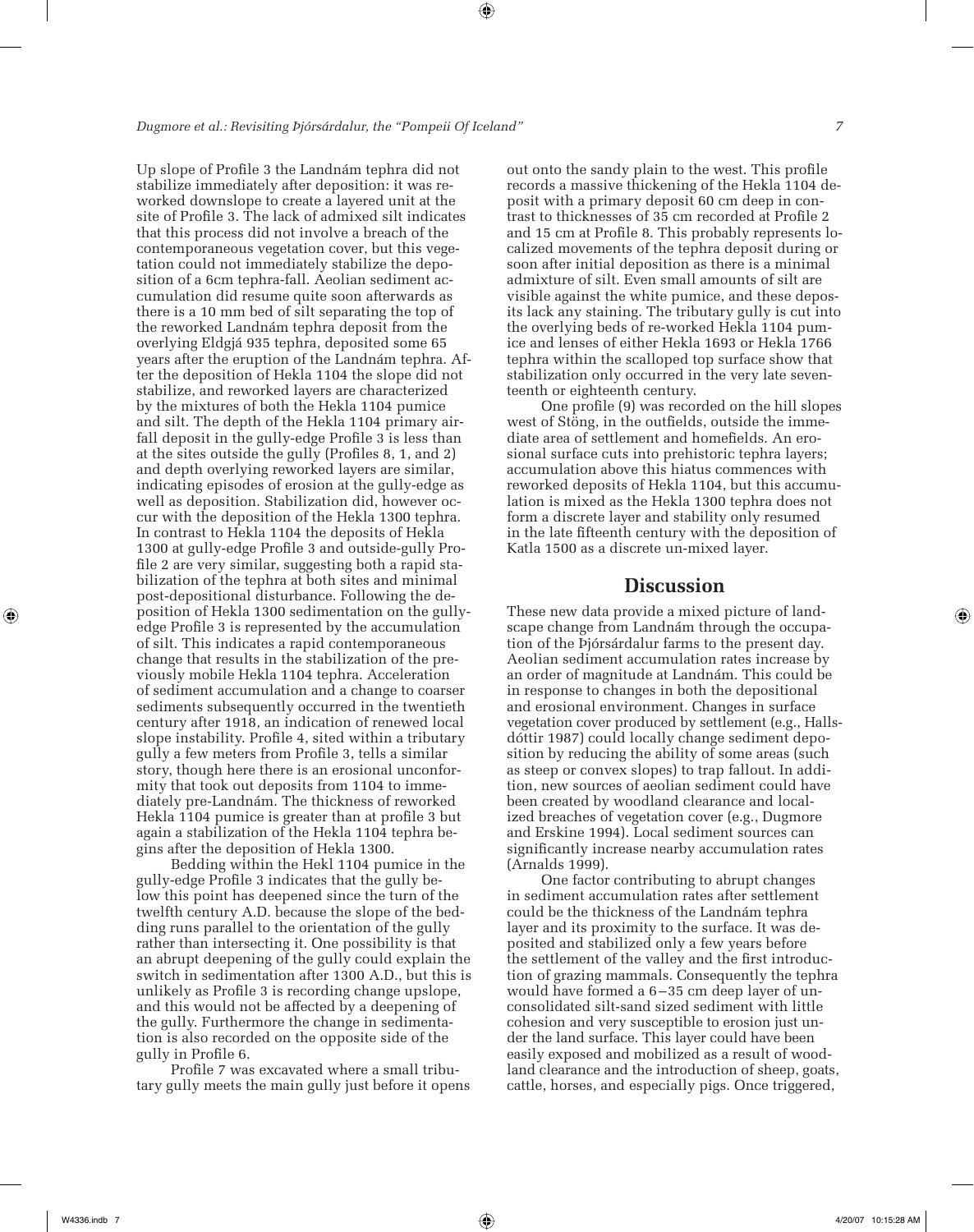erosion scars probably become an enduring feature of this landscape.

After the deposition of tephra in 1104 A.D. some areas (such as the environs of Profiles 2 and 8) saw a rapid stabilization of the airfall indicating a deep vegetation cover that continued to grow through at least 35cm of pumice. Other areas were affected by erosion cutting into underlying sediments and/or they experienced prolonged phases of instability, with discrete episodes of surface transport and mixing of layers of pumice and silt. These processes continued until 1300 A.D. The fact that the subsequent tephra fall of Hekla in 1300 A.D. resulted in stabilization of land surfaces indicates processes other than geomorphic change were at work. This is especially notable given the general increase of landscape degradation in Iceland associated with the period of changing climate known as the Little Ice Age (Simpson et al. 2002). Stabilization of shifting surface deposits of tephra simply through the addition of more tephra seems at first sight to be rather improbable—a geomorphological equivalent of putting out fires with petrol. One indirect way in which additional tephra deposition could explain the geomorphic change is through its effect on human activity. It could be that human impact continued after 1104 A.D., effectively delaying ecological recovery from the tephra fall, but in the immediate aftermath of the 1300 A.D. eruption this ceased. Most probably occurs because of a major reduction or removal of grazing pressure. It is notable that even in areas where erosion had taken place in the twelfth and thirteenth centuries (e.g., Profiles 4 and 6), once stabilization had been achieved in the aftermath of the 1300 A.D. eruption, uninterrupted sediment accumulation has been taking place to the modern day. As this period includes the most ecological unfavorable decades of the Little Ice Age, it would suggest that climate change did not play a primary role in earlier episodes of localized landscape instability.

Although Þjórsárdalur is currently an iconic example of volcanic impact, environmental destruction, and farm abandonment, it is notable that it is an area where significant woodland survives, despite being an ecologically marginal location for birch trees (*B. pubescens*) (Fig. 2). Recent work on fuel utilization and woodland management in Iceland has highlighted the importance of Þjórsárdalur in early modern times as a woodland reserve and the source of almost all the charcoal for several hundred households on Iceland's southern plain. At the end of the sixteenth century there were still extensive birch forests in Þjórsárdalur, mostly owned by the Bishop of Skálholt who was also the principal landowner in the region. The bishop's tenants in large tracts of the mostly treeless county of Arnessýsla had the right to make charcoal for household needs (critical for the carburizing of scythes) in the Þjórsárdalur woods. At this time the valley floor was probably already denuded but the hillsides were still largely covered in wood, suggesting that the valley was not as completely devastated in the Middle Ages as has traditionally been imagined and we propose that an abandonment of the valley in the thirteenth century would accord well with the rise of the Bishop of Skálholt as the major landowner in the region. If the valley farms were in a decline due to volcanic impacts and environmental degradation it may have made them all the more vulnerable to the encroachments of major landowners, in whose interests it might have been to clear the farms to protect the woodlands for the lowland tenants (cf. Vésteinsson and Simpson 2004).

A similar situation of farm abandonment related to woodland conservation seems to have occurred in Þórsmörk in south Iceland (Dugmore et al. 2006. There, Landnám farms were abandoned by the late thirteenth century; while the farms were occupied extensive soil erosion took place in their outfields, but woodland survived. By the thirteenth century these trees probably formed the bulk of the surviving woodland in the region, as lowland forest clearance to create pasture and mid-valley timber exploitation to produce charcoal, had cleared woodland from areas down-valley of Þórsmörk itself. It is probable that the final clearance of farms from Þórsmörk occurred in order to protect the surviving woodland as a charcoal resource for the lowland farms. In both Þórsmörk and Þjórsárdalur a similar general pattern can be seen, with land use change and the conservation of surviving woodland occurring at a time when trees had becoming a limited (if not completely depleted) resource in nearby lowlands. Any settlements in the areas of surviving woodland had to cope with extreme environmental pressures of rangeland destruction by volcanic fallout and/or soil erosion. Perhaps occupation of these areas could have continued, but the needs of the lowland farms seem to have made fundamental land use change inevitable.

Although the dramatic reduction in the extent of woodland in Iceland from some 27% of total land area to about 1% can be interpreted as an ecological disaster, perhaps it is more appropriate to consider it as a "landscape fit for purpose." Sufficient woodland did survive scattered around the country to provide essential supplies of charcoal. It is probable that woodland is much less vulnerable to tephra fall than grassland. Indeed, in some circumstances tephra may actually enhance tree and shrub development if it acts as a ground level mulch, reducing root competition from grass and herb vegetation, and potentially creating opportunities for seedlings to develop in areas formally covered by a dense, well-knit turf.

⊕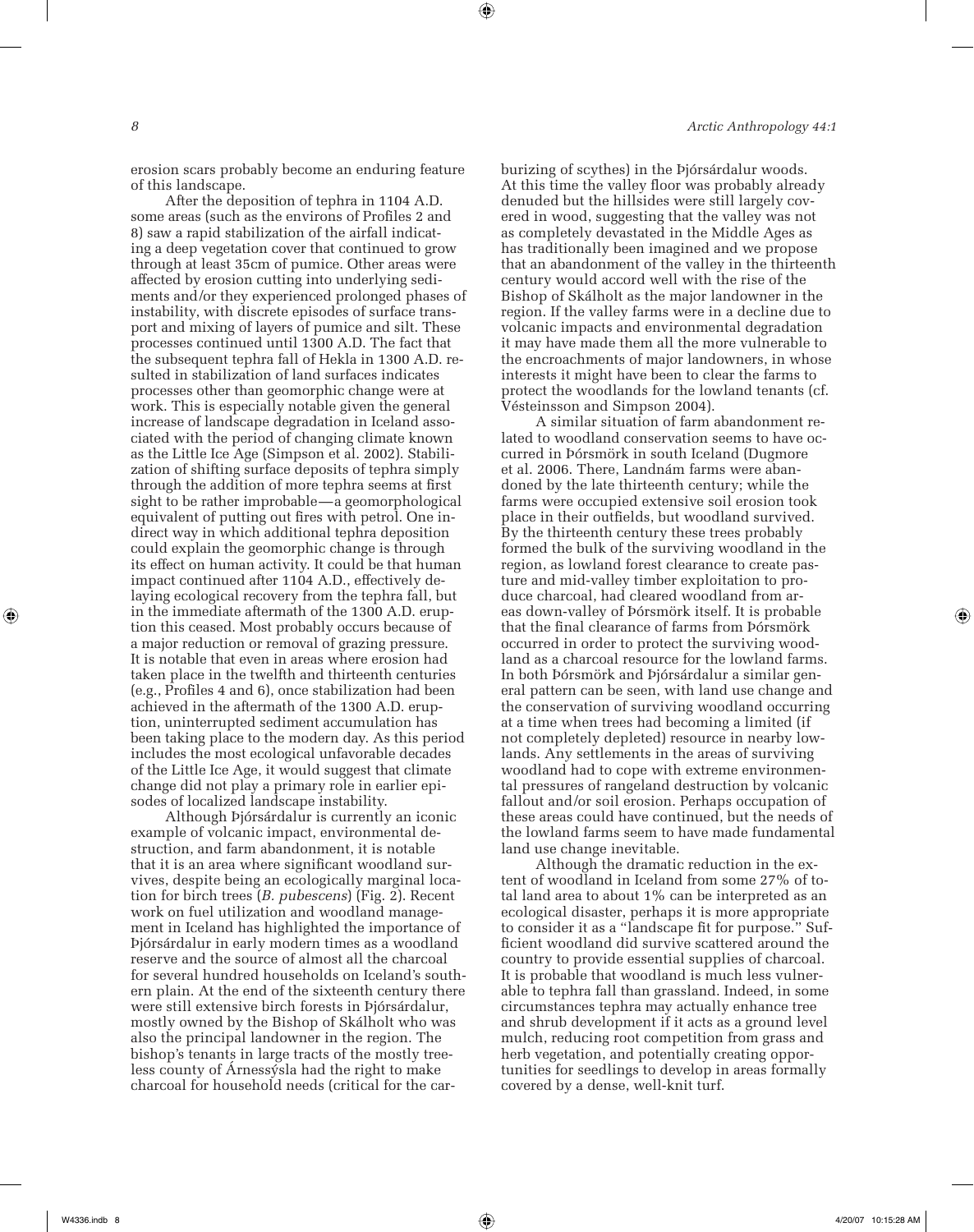# **Conclusion**

The application of tephrochronology in landscape studies enhances debates about medieval Icelandic farm abandonment by introducing ideas of how settlement and landscape processes are connected. The onset of landscape destabilization at Þjórsárdalur effectively begins at Landnám, not simply resulting from the arrival of people and grazing animals, but as a consequence of the combination of grazing pressure and the deposition of the Landnám tephra a few years earlier and the creation of a 6–35 cm deep layer of unconsolidated tephra just below the surface vegetation. Grazing pressure and human impact caused an increase in the sediment accumulation rates from an average of hundredths of a millimeter per year prior to Landnám to an average of 0.38 mm/yr in the period directly after settlement.

The deposition of tephra from the Hekla eruption in 1104 A.D. caused variable effects in the landscape. The geomorphic instability illustrated at some locations, which persisted until 1300 A.D., was most probably a result of continued grazing pressure. Although this is not direct evidence for continued occupation of farm sites within Þjórsárdalur it does suggest a continuity of land use and grazing that effectively limited stabilization of the landscape. After the deposition of Hekla 1300 tephra, slopes were quick to stabilize. This indicates that after the 1300 A.D. eruption, a change in the nature of human impact, perhaps related to a major reduction or removal of grazing pressure, allowed the stabilization of the surface tephra deposits. This was probably related to woodland conservation, because despite its ecologically marginal location and climatic deterioration, the woodland survived through to modern times. Also, woodland cover makes the landscape less vulnerable to destabilization following a tephra fall.

Following the stabilization of the Hekla 1300 tephra, continuous silt accumulation occurred into the twentieth century. An influx of coarser sediment after 1918 A.D. suggests a period of renewed local slope instability. There is no indication of instability caused by climate change in the Little Ice Age, suggesting that climate change did not play a primary role in earlier episodes of landscape instability.

*Acknowledgments*. We gratefully acknowledge the support of Leverhulme Trust and National Science Foundation of America. Field assistance by the class of 2003 on the Research Experience for Undergraduates program is also gratefully acknowledged. Chemical analyses were undertaken at the Electron Probe Unit, University of Edinburgh with the support of Dr Peter Hill and Dr Anthony Newton.

## **References Cited**

Arnalds, Ólafur

⊕

1999 The Icelandic 'Rofabard' Soil Erosion Features. Earth Surface Processes and Landforms 24: 1–12.

Bruun, Daniel

1897 Fortidsminder og Nutidshjem paa Island. Orienterende Undersøgelser Foretagne i 1896 [Ancient Remains and Modern Homes in Iceland. Informative Investigations Undertaken in 1896]. København: Nordiske Forlag.

Dugmore, Andrew J. and Paul C. Buckland

1991 Tephrochronology and Late Holocene Soil Erosion in South Iceland. *In* Environmental Change in Iceland. Judith K. Maizels and Christopher Caseldine, eds. Pp. 147–159. Dordrecht: Kluwer.

Dugmore, Andrew J. and Camilla C. Erskine

- 1994 Local and Regional Patterns of Soil Erosion in Southern Iceland. Münchener Geographische Abhandlungen 12:63–79.
- Dugmore, Andrew J., John S. Shore, Gordon T. Cook, Anthony J. Newton, Kevin J. Edwards, and Guðrún
- Larsen<br>1995 The Radiocarbon Dating of Tephra Layers in
- Britain and Iceland.Radiocarbon 37:286–295.
- Dugmore, Andrew J., Anthony J. Newton, Guðrún Larsen, and Gordon T. Cook
- 2000 Tephrochronology, Environmental Change, and the Norse Colonization of Iceland. Environmental Archaeology 5:21–34.

Dugmore, Andrew J., Mike J. Church, Paul C. Buckland, Kevin J. Edwards, Ian T. Lawson, Thomas H. McGovern, Eva Panagiotakopulu, Ian A. Simpson, Peter Skidmore, and Guðrún Sveinbjarnardóttir

2005 The Norse Landnám on the North Atlantic Islands: An Environmental Impact Assessment. Polar Record 41:21–37

Dugmore, Andrew J., Mike J. Church, Kerry-Ann Mairs, Thomas H. McGovern, Anthony J. Newton, and Guðrún Sveinbjarnardóttir

- 2006 An Over-Optimistic Pioneer Fringe? Environmental Perspectives on Medieval Settlement Abandonment in Þórsmörk, South Iceland. *In* The Dynamics of Northern Societies. Jette Arneborg and Bjarne Grønnow, eds. Pp335–345. Copenhagen: Aarhus University Press.
- Eldjárn, Kristján
- 1951 Tvennar Bæjarrústir frá Seinni Öldum [Two Farm Ruins from Later Times]. Árbók Hins Íslenzka Fornleifafélags 1949–50:102–119.
- 1961 Bær í Gjáskógum í Þjórsárdal [A Farm in Gjáskóagar in Þjórsárdalur]. Árbók Hins Íslenzka Fornleifafélags 1961:7– 46.

Erlingsson, Þorsteinn

1899 Ruins of the Saga Time: Being an Account of Travels and Explorations in Iceland in the Summer of 1895. London: D. Nutt.

⊕

W4336.indb 9  $4/20/07$  10:15:29 AM  $\langle$   $\leftrightarrow$   $4/20/07$  10:15:29 AM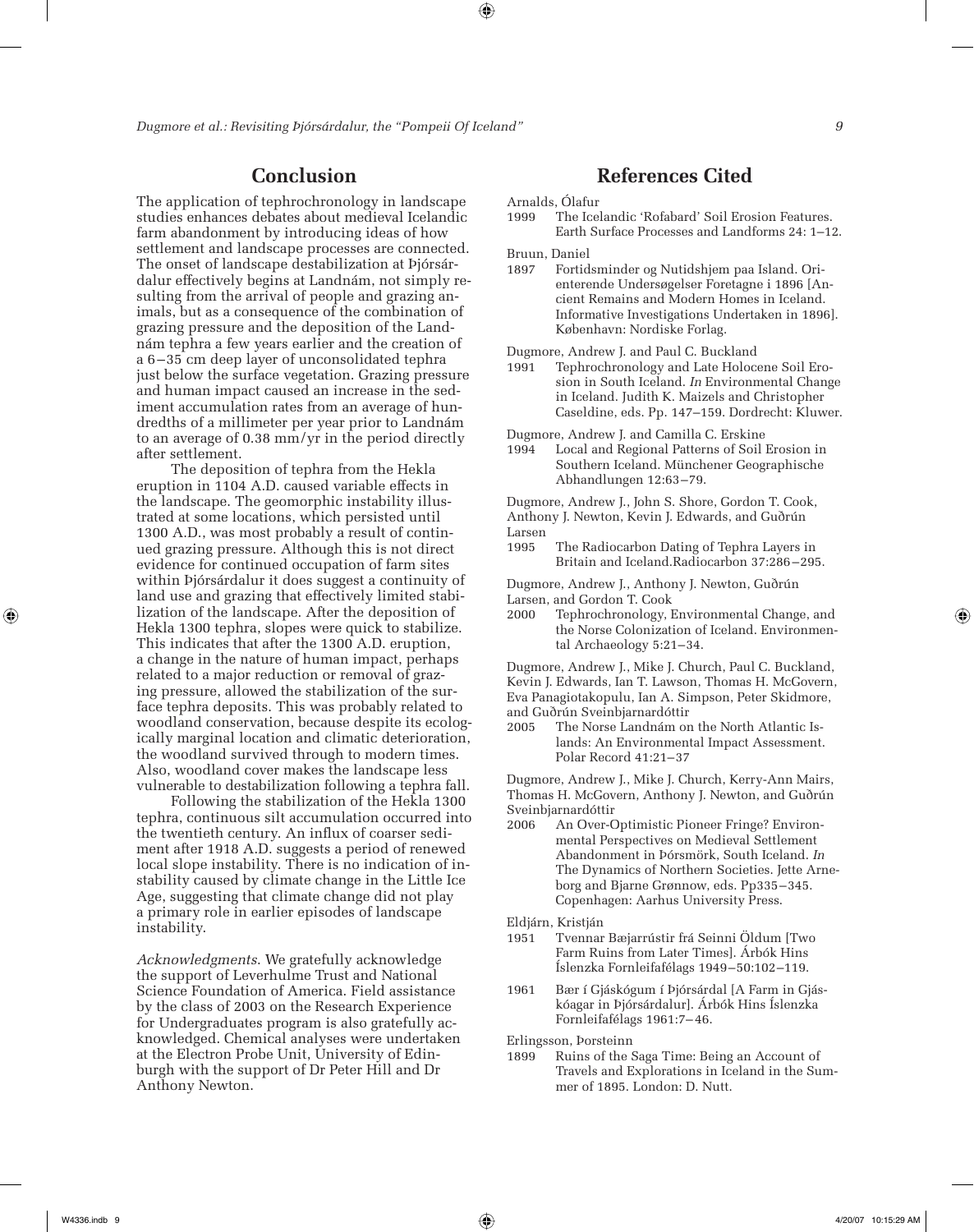#### *10 Arctic Anthropology 44:1*

Friðriksson, Adolf

1994 Sagas and Popular Antiquarianism in Icelandic Archaeology. Aldershot (UK): Worldwide Archaeology Series Monograph, 10.

Gísladóttir, Guðrún Alda

2004 Gripir úr Þjórsárdal. [Artefacts from Þjórsárdalur]. Masters thesis, Department of History and Archaeology, University of Iceland.

Grönvold, Karl, Níels Óskarsson, Sigfús J. Johnsen, Henrik B. Clausen, Claus U. Hammer, Gerard Bond, and Edouard Bard

1995 Tephra Layers from Iceland in the Greenland GRIP Ice Core Correlated with Oceanic and Land Based Sediments. Earth and Planetary Science Letters 135:149–155.

Halflidason, Hafliði, Guðrún Larsen, and G Ólafsson

1992 The Recent Sedimentation History of Þingvallavatn, Iceland. Oikos 64:80–95.

#### Hallsdóttir, Margrét

1987 Pollen Analytical Studies of Human Influence on Vegetation in Relation to the Landnám Tephra Layer in Southwestern Iceland. Lund: Lund University.

Jónsson, Brynjúlfur

1885 Um Þjórsárdal. [On Þjórsárdalur]. Árbók Hins Íslenzka Fornleifafélags 1884–5:38– 60.

Karlsson, Gunnar

⊕

2000 Iceland's 1100 Years: History of a Marginal Society. Reykjavík: Mál Og Menning.

Kirkbride, Martin P. and Andrew J. Dugmore

- 2001 The Timing and Significance of Mid-Holocene Glacier Advances in Northern and Central Iceland. Journal of Quaternary Science 16:145–153.
- Larsen, Guðrún
- 1984 Recent Volcanic History of the Veiðivötn Fissure Swarm, Southern Iceland—An Approach to Volcanic Risk Assessment. Journal of Volcanology and Geothermal Research 22:33–58.
- 1996 Gjóskutímatal and Gjóskulög frá Tíma Norræns Landnáms á Íslandi [Tephrochronology and Tephra Layers from the Period of Norse settlement in Iceland)]. *In* Um Landnám á Íslandi. Guðrún Á. Grimsdóttir, ed. Pp. 81–106. Reykjavik: Societas Scientiarum Islandica.

Larsen, Guðrún and Sigurdur Þórarinsson

1977 Hekla 4 and Other Acidic Hekla Tephra Layers. Jökull 27:28– 46.

Larsen, Guðrún, Andrew J. Dugmore, and Anthony J. Newton

1999 Geochemistry of Historical Age Silicic Tephras in Iceland. The Holocene 9:463– 471.

Mairs, Kerry-Anne, Mike J. Church, Mike J. Andrew J. Dugmore, and Guðrún Sveinbjarnardóttir

2006 Environmental Change and Long-Term Settlement: The Mörk and Dalur Farm Complexes

of Eyjafjallasveit, South Iceland. *In* The Dynamics of Northern Societies. Jette Arneborg and Bjarne Grønnow, eds. Pp365–373. Copenhagen: Aarhus University Press.

McGovern, Thomas H., Orri Vésteinsson, Adolf Friðriksson, Mike J. Church, Ian T. Lawson, Ian A. Simpson, Árni Einarsson, Andrew J. Dugmore, Gordon T. Cook, Sophia Perdikaris, Kevin J. Edwards, Amanda M. Thomson, W. Paul Adderley, Anthony J. Newton, Gavin Lucas, and Oscar Aldred

In Landscapes of Settlement in Northern Iceland.

Press American Anthropologist 109.

Rafnsson, Sveinbjörn

⊕

1977 Sámsstaðir í Þjórsárdal [Sámsstaðir in Þjórsárdalur]. Árbók Hins Íslenzka Fornleifafélags 1976: 39–120.

Ian A. Simpson, W. Paul Adderley, Garðar Guðmundsson, Margrét Hallsdóttir, Magnús Á. Sigurgeirsson, and Mjöll Snæsdóttir

2002 Soil Limitations to Agrarian Land Production in Pre-Modern Iceland. Human Ecology 30: 423– 443.

Steffensen, Jón

- 1943 Þjórsdælir Hinir Fornu [The Ancient People of Þjórsárdalur]. Samtíð og Saga II:7– 42.
- 1950 Enn um Eyðingu Þjórsárdals [Yet Again on the Destruction of Þjórsárdalur]. Árbók Hins Íslenzka Fornleifafélags 1949–50:63–72.

Stenberger, Mårten, ed.

1943 Forntida Gårdar i Island. Nordiska Arkeologiska Undersökningen i Island 1939 [Early Farms in Iceland. The Nordic Archaeological Expedition in Iceland 1939]. København: Munksgaard.

Sveinbjarnardóttir, Guðrún

1992 Farm Abandonment in Medieval and Post-Medieval Iceland: An Interdisciplinary Study. Oxford: Oxbow Books.

Thoroddsen, Þorvaldur

1889 Rauðukambar, Kerlingarfjöll og Kjalvegur. Ferðasaga (1888) [Rauðukambar, Kerlingarfjöll and Kjalvegur. Travelogue (1888)]. Andvari 15: 56–119.

Þórarinsson, Sigurður

- 1943 Þjórsárdalur och Dess Förödelse [Þjórsárdalur and its Abandonment]. *In* Forntida gårdar i Island [Early Farms in Iceland.] The Nordic Archaeological Expedition in Iceland 1939. Mårten Stenberger, ed. Pp. 9–52. København: Munksgaard.
- 1944 Tefrokronologiska Studier på Island [Tephrochronological Studies in Iceland]. Geografiska Annaler 26:1–217.
- 1949 Örlög Byggðarinnar á Hrunamannaafrétti í Ljósi Öskulagarannsókna [The Fate of the Settlements in Hrunamannaafréttur in the Light of Tephra